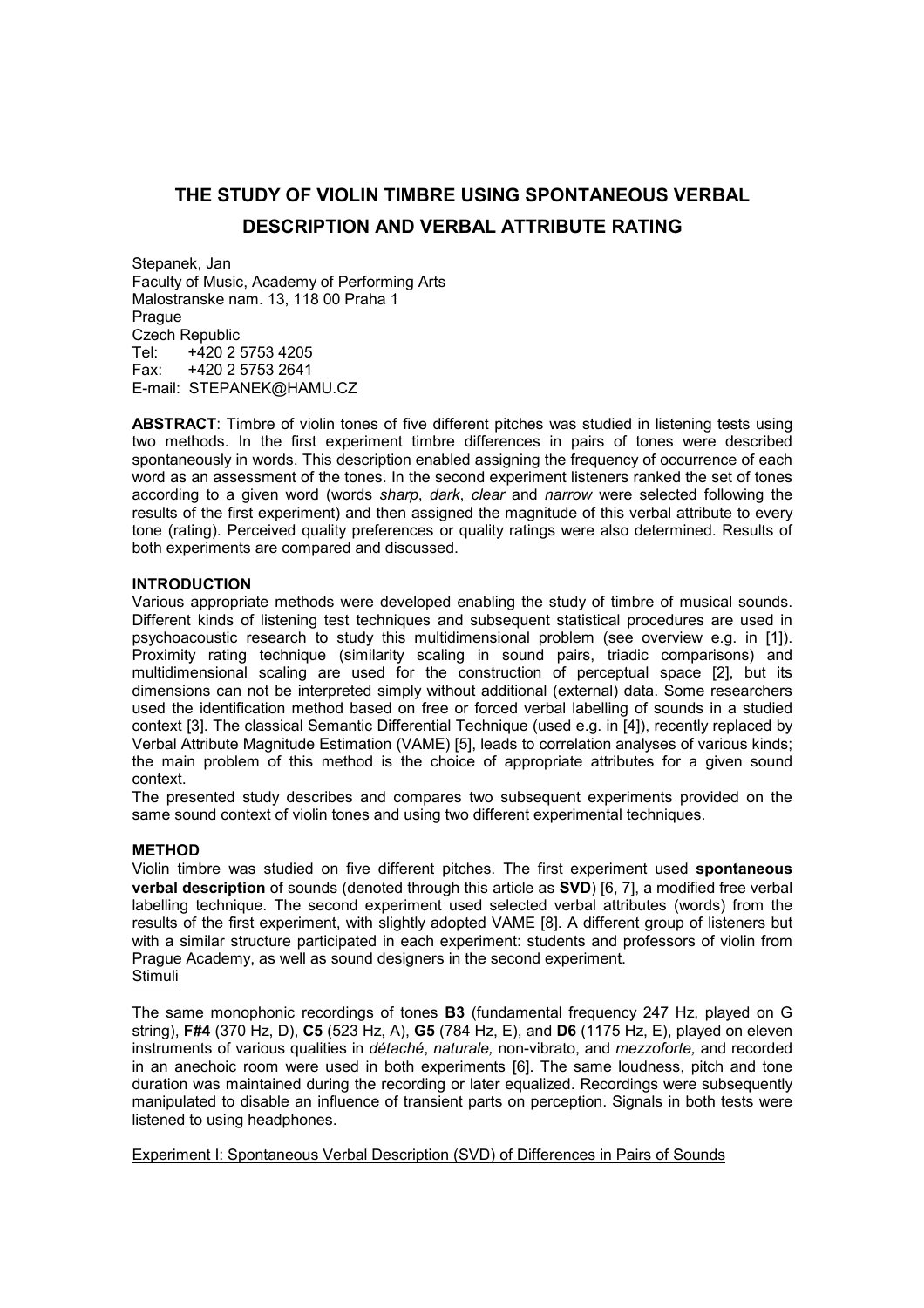The spontaneous verbal description of timbre is a modification of the free identification method [3]. Listeners described perceived differences in timbre in all pairs of sounds spontaneously in words [7]. A separate test for each tone was carried out with a group of ten listeners. Eleven signals gave 55 signal pairs for each test. Perceived sound quality preferences in listened signal pairs were also collected.

# Experiment II: Ranking and Rating of Sound Sets on Selected Verbal Attributes

Based on the results of the first experiment described in [9], verbal attributes sharpness, clearness, darkness, narrowness and sound quality were selected for this experiment. The group of eleven listeners assessed all attributes separately for each of the five tones [8]. The test program was developed in a MATLAB (® The Math Works) environment. The listeners' task was to rank (sort) the set of eleven signals according to the specified verbal attribute (thus to press appropriate button on a PC monitor to play the sound or to move the button to the desired place on a scale) and then to rate sorted signals with values from 0 to 10. Thus VAME was applied on an individually ranked sequence of signals; furthermore, the program design allowed the listener to check rated values or rate differences by follow-up listening to any desired signal. This method is denoted through this article as **verbal attribute ranking and rating** – **VARR**.

# **RESULTS**

# Experiment I: Spontaneous Verbal Description (SVD)

The results of SVD of timbre were the frequencies of occurrence of each used word on each stimulus, later computed for the whole group of listeners. These words were merged into five **lists of verbal attributes**, only words with an overall frequency of occurrence of at least ten were evaluated. This represented 65 words for the B3 tone, 64 for F#4, 58 for C5, 64 for G5 and 65 for D6 tone. The most frequently used words are in Table 1.

**Table 1.** Rank and overall frequency of occurrence of most frequently used words in individual tones, high ranks  $(1 - 9)$  are bold. The English translation of words is in the left column; the original Czech words are in parentheses.

|                    | B3         | F#4        | C5         | G5         | D6         |
|--------------------|------------|------------|------------|------------|------------|
| sharp (ostrý)      | 2(176)     | 1(185)     | 1(208)     | 1(174)     | (249)<br>1 |
| narrow (úzký)      | 6(105)     | 3(107)     | (140)<br>4 | 2(151)     | (124)<br>3 |
| bright (světlý)    | (130)<br>4 | (95)<br>5. | (143)<br>3 | (126)<br>4 | 5(114)     |
| dark (tmavý)       | (208)      | 2(157)     | (152)<br>2 | (68)<br>10 | (60)<br>11 |
| soft (měkký)       | (89)       | (96)       | (121)      | (75)       | (134)      |
|                    | 8          | 4          | 6          | 8          | 2          |
| round (kulatý)     | 5(119)     | (73)<br>8  | (123)<br>5 | (76)<br>7  | (92)<br>7  |
| gloomy (temný)     | 3(144)     | (78)<br>6  | (75)<br>10 | (66)<br>11 | (71)<br>8  |
| clear (jasný)      | (48)       | (71)       | (83)       | (146)      | (120)      |
|                    | 15         | 10         | 8          | 3          | 4          |
| metallic (kovový)  | (99)       | (72)       | (76)       | (72)       | (62)       |
|                    | 7          | 9          | 9          | 9          | 9          |
| delicate (jemný)   | (45)       | (75)       | (108)      | (50)       | (61)       |
|                    | 18         | 7          | 7          | 15         | 10         |
| voiced (znělý)     | 16         | (67)       | (35)       | (86)       | 13         |
|                    | (46)       | 11         | 20         | 5          | (58)       |
| rustle (šustivý)   | (48)       | (51)       | (24)       | 18         | (101)      |
|                    | 14         | 12         | 30         | (44)       | 6          |
| damped (přidušený) | 26         | (38)       | 13         | (77)       | (40)       |
|                    | (33)       | 23         | (58)       | 6          | 18         |
| bleat (mečivý)     | (87)       | (31)       | (27)       | 56         | 61         |
|                    | 9          | 24         | 27         | (11)       | (10)       |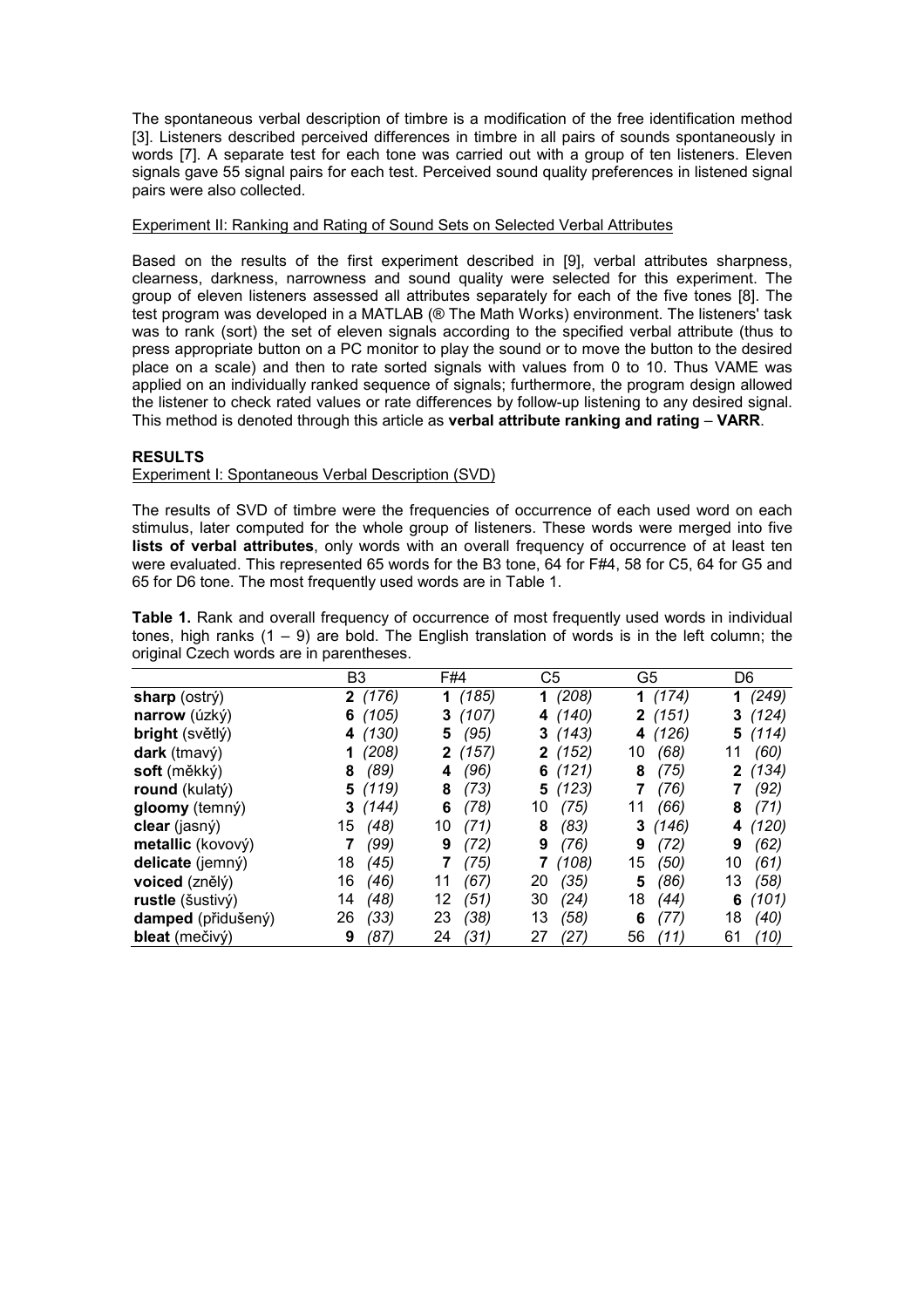Correlations (Pearson's correlation coefficient) between frequency of occurrence in pairs of words for each of all five tested tones were also calculated. Resulted correlations for five words selected for the second experiment are in Table 2 (lower triangular matrices).

#### Experiment II: Verbal Attribute Ranking and Rating (VARR)

The main results of the VARR experiment are described and discussed in [8], where the concordance of listeners and repeatability of results are also evaluated. The **average rates** of eleven listeners for eleven signals were correlated for each verbal attribute; results are summarized in Table 2 (upper triangular matrices).

# Relations between Results of SVD and VARR Experiments

Correlations from Table 2 are the main basis for the assessment of relations between both experiments. Correlations inside each experiment were calculated for all pairs of verbal attributes: for frequency of occurrence in the SVD experiment and for averaged rates in the VARR experiment. All these correlations are summarized in Table 2. As the same signals were used in both experiments, it was possible to compare directly results in the SVD and VARR experiments. Calculated correlations between results of both experiments are in Table 3.

**Table 2.** Correlations of selected verbal attributes: a) *lower triangular matrix*: between frequencies of occurrence of spontaneously used words (**SVD**), b) *upper triangular matrix*: between mean rates of verbal attributes (**VARR**), in individual tones. Significant correlations at 5% are bold.

| tone B3                      |            | sharp   | dark    | clear           | narrow quality |         |             |
|------------------------------|------------|---------|---------|-----------------|----------------|---------|-------------|
| sharp                        |            |         | $-0.98$ | $+0.90$         | $+0.64$        | $-0.63$ |             |
| dark                         |            | $-0.89$ |         | $-0.93$         | $-0.73$        |         | +0.57 VARR  |
| clear                        | <b>SVD</b> | $+0.45$ | $-0.32$ |                 | $+0.59$        | $-0.34$ |             |
| narrow                       |            | $+0.91$ | $-0.91$ | $+0.35$         |                | $-0.67$ |             |
| perceived quality preference |            | $-0.69$ | $+0.85$ | $+0.20$         | $-0.76$        |         |             |
|                              |            |         |         |                 |                |         |             |
| tone F#4                     |            | sharp   | dark    | clear           | narrow quality |         |             |
| sharp                        |            |         | $-0.96$ | $+0.68$         | $+0.58$        | $-0.86$ |             |
| dark                         |            | $-0.84$ |         | $-0.79$         | $-0.54$        |         | +0.77 VARR  |
| clear                        | <b>SVD</b> | $+0.58$ | $-0.29$ |                 | $+0.38$        | $-0.37$ |             |
| narrow                       |            | $+0.62$ | $-0.80$ | $-0.02$         |                | $-0.75$ |             |
| perceived quality preference |            | $-0.48$ | $+0.78$ | $+0.18$         | $-0.70$        |         |             |
|                              |            |         |         |                 |                |         |             |
| tone C5                      |            | sharp   | dark    | clear           | narrow quality |         |             |
| sharp                        |            |         | $-0.98$ | $+0.79$         | $-0.09$        | $-0.66$ |             |
| dark                         |            | $-0.91$ |         | $-0.85$         | $+0.19$        | $+0.58$ | <b>VARR</b> |
| clear                        | <b>SVD</b> | $+0.28$ | $-0.39$ |                 | $-0.58$        | $-0.08$ |             |
| narrow                       |            | $+0.71$ | $-0.74$ | $-0.22$         |                | $-0.60$ |             |
| perceived quality preference |            | $-0.63$ | $+0.57$ | $+0.41$         | $-0.87$        |         |             |
|                              |            |         |         |                 |                |         |             |
| tone G5                      |            | sharp   | dark    | clear           | narrow quality |         |             |
| sharp                        |            |         | $-0.97$ | $+0.83$         | $-0.55$        | $+0.00$ |             |
| dark                         |            | $-0.38$ |         | $-0.72$         | $+0.40$        | $+0.15$ | <b>VARR</b> |
| clear                        | <b>SVD</b> | $+0.38$ | $-0.13$ |                 | $-0.77$        | $+0.48$ |             |
| narrow                       |            | $+0.27$ | $-0.37$ | $-0.67$         |                | $-0.61$ |             |
| perceived quality preference |            | $+0.07$ | $+0.31$ | $+0.82$         | $-0.90$        |         |             |
|                              |            |         |         |                 |                |         |             |
| tone D6                      |            | sharp   | dark    | clear           | narrow quality |         |             |
| sharp                        |            |         | $-0.98$ | $+0.86$         | $-0.63$        | $-0.79$ |             |
| dark                         |            | $-0.50$ | Ξ.      | $-0.83$         | $+0.60$        | $+0.76$ | <b>VARR</b> |
| clear                        | <b>SVD</b> | $+0.32$ | $-0.43$ | $\qquad \qquad$ | $-0.79$        | $-0.43$ |             |
| narrow                       |            | $+0.04$ | $-0.63$ | $+0.23$         | ---            | $+0.12$ |             |
| perceived quality preference |            | $-0.75$ | +0.46   | $-0.07$         | $-0.36$        |         |             |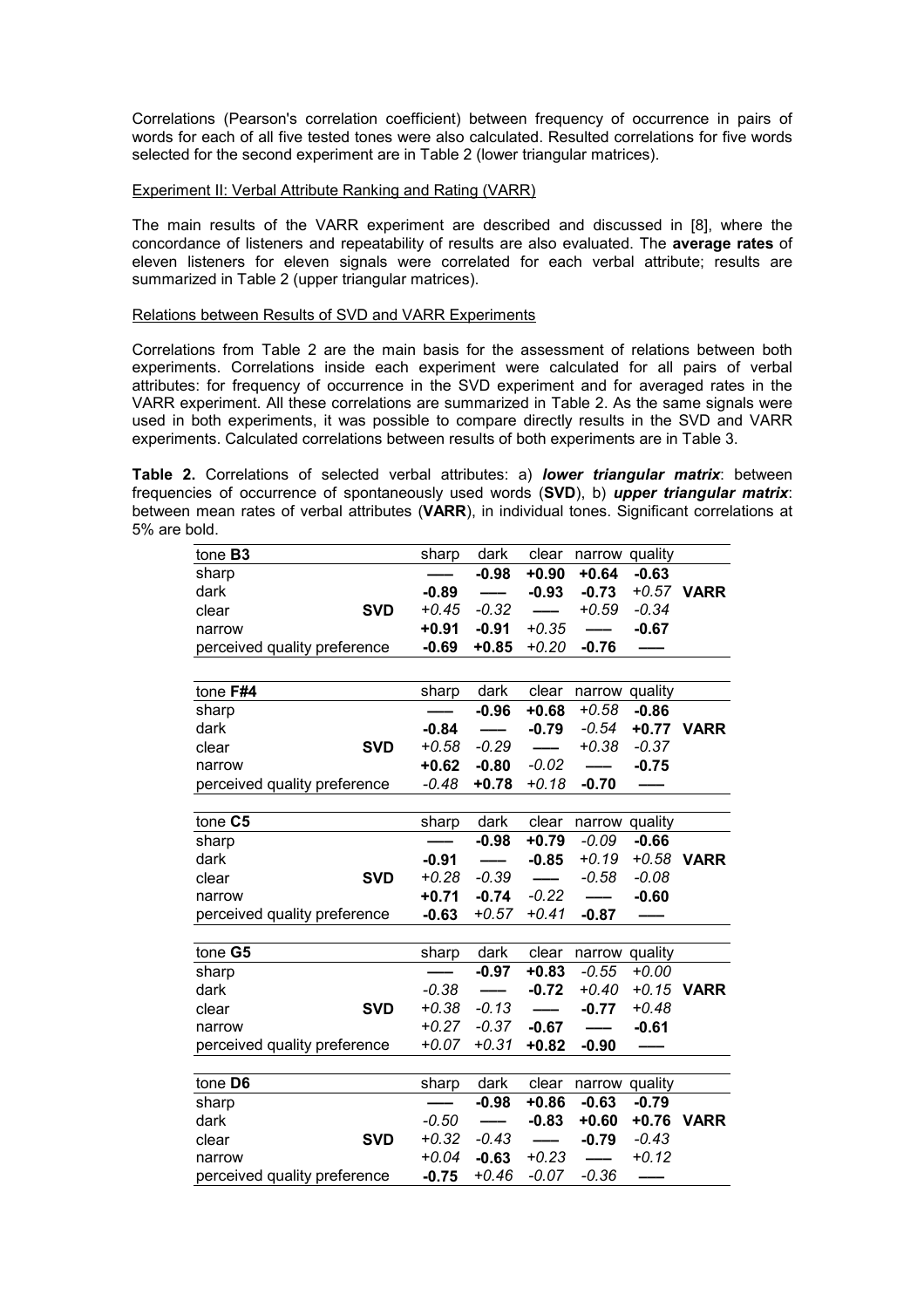|                              | B3      | F#4     | C5      | G5      | D6      |
|------------------------------|---------|---------|---------|---------|---------|
| sharp                        | $+0.84$ | $+0.58$ | $+0.97$ | $+0.72$ | $+0.95$ |
| dark                         | $+0.90$ | $+0.89$ | $+0.95$ | $+0.27$ | $+0.56$ |
| clear                        | $+0.43$ | $+0.64$ | $+0.55$ | $+0.74$ | $+0.62$ |
| narrow                       | $+0.92$ | $+0.76$ | $+0.42$ | $+0.93$ | $+0.33$ |
| perceived quality preference | $+0.87$ | $+0.96$ | $+0.88$ | $+0.63$ | $+0.92$ |

**Table 3.** Correlation between frequencies of occurrence (SVD) and averaged rates (VARR) of studied verbal attributes in individual tones. Significant correlations at 5% are bold.

# **DISCUSSION**

Many previous experiments have confirmed that the results of listening tests are strongly dependent on the context of stimuli and also on the context of listeners. In the experiments described here the same sets of signals and an identical method of presentation to the listeners were used. The listener groups were different (only two persons took part in both experiments) but with similar backgrounds (culture, music education, experiences) and professional or age structure. Moreover, sound designers in the second experiment did not provide divergent results [8]. Hence, we may suppose that the differences described further in the results of the SVD and VARR experiments arise mainly from the properties of methods used.

Latin squares were used to define the order of tested tones in both experiments. The Ross algorithm [10] was used to define pair order in SVD to minimize the error of individual stimuli assessment in time and position. In VARR, the listener may repeat listening of any signal in case of uncertainty during ranking or rating. Spontaneously used words and their number in SVD depend not only on the previously described listeners' backgrounds but also on his/her communication abilities (richness of personal vocabulary). When more similar (synonymous) words are suitable for the description of perceived timbre aspect the individual choice and number of used words may be different. So concordance and repeatability are difficult to verify in SVD method.

The main discussion of results and methods is based on evaluation of correlations between pairs of verbal attributes in the SVD and VARR experiments (Table 2).

#### **Sharp – Dark**

Negative and highly significant correlation in all five tested tones in VARR suggests that the verbal attributes *sharp* and *dark* in violin tones constitute one timbre dimension, with *sharp* and *dark* on opposite poles. One possible explanation for nonsignificant correlations (even if still negative) in SVD in G5 and D6 tones provides rank and frequency of occurrence of the word *dark* (see Table 1), which are dramatically less frequent in these two tones. A substantial decrease of correlations between SVD and VARR results for *dark*, noticeable in Table 3, also supports this explanation. Graphic forms of frequencies and correlations are found n Figure 1 and Figure 2.



**Figure 1**. Overall frequency of occurrence of words *sharp* and *dark* in the SVD test.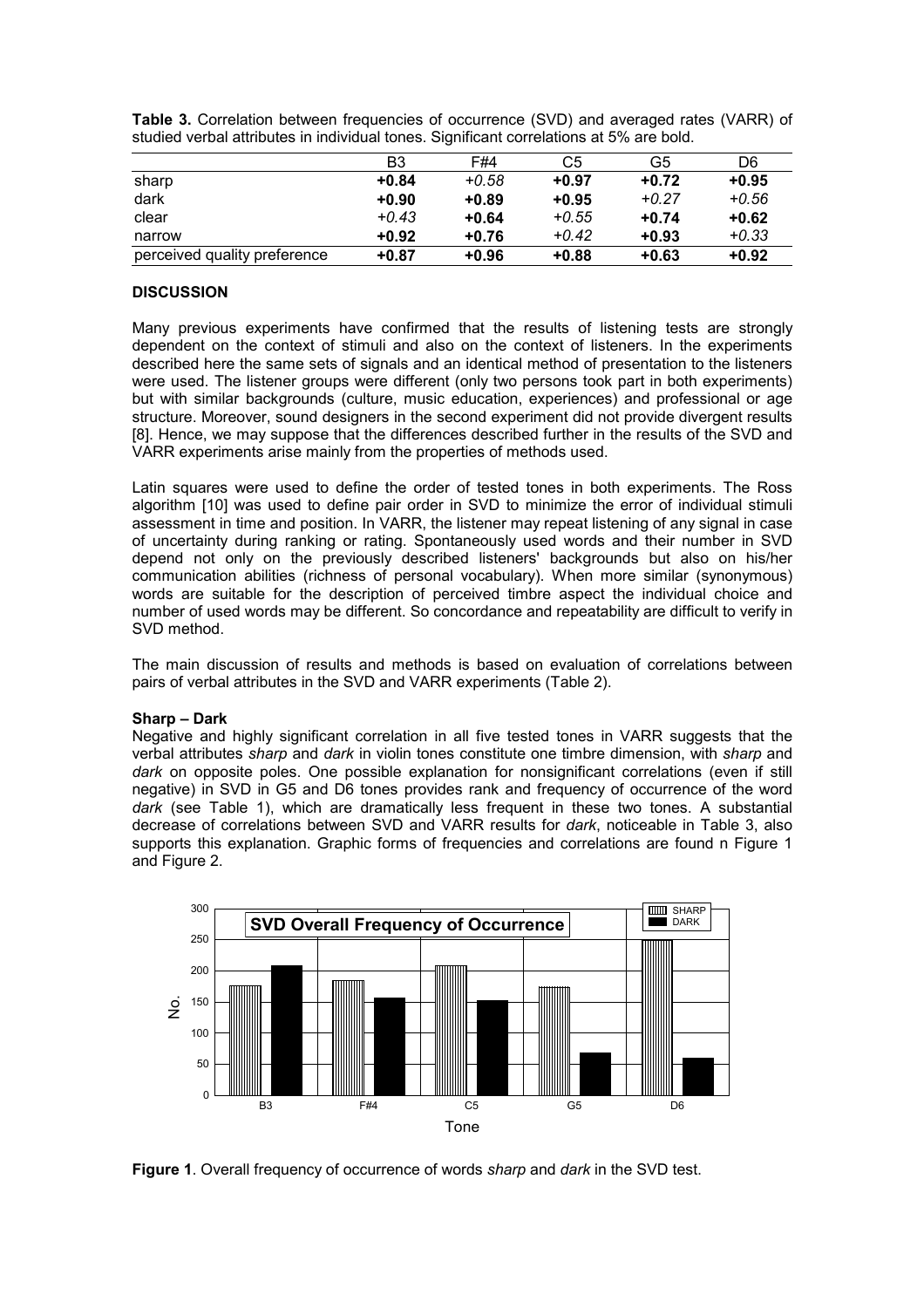

**Figure 2**. Correlations between verbal attributes *sharp* and *dark* in the SVD and VARR tests.

# **Sharp – Clear**

Correlations between these two verbal attributes are positive and significant in all five tones in the VARR test, positive but never significant in the SVD test. Many researchers use the word *bright* instead of *sharp* or tried (unsuccessfully) to distinguish these two attributes. The English translation of the Czech word *jasný* is *clear* or *bright*; we preferred to use *clear* to distinguish these two attributes, but it seems they are related also in violin tone context. Coincident occurrence and slight differentness of these two attributes may be the reason for their lower correlation in SVD: listeners prefer to express spontaneously in word on individual signals only the more pronounced attribute (sharpness in some signals, clearness in others). Only some of them express both. This is not the case of VARR, where listeners focus on only one attribute (and its rating) in each test.

# **Sharp – Narrow**

The overall frequency of occurrence of both attributes in SVD is high and relatively stable. Correlation between these two attributes decreases with increasing pitch in both methods used, from highly significant and positive to zero in SVD and from significant and positive to significant and negative in VARR (Figure 3). Change of spectral sources for narrowness [11] is one possible explanation for this phenomenon. Very similar correlations between *dark* and *narrow* (but with opposite signs) corroborates the relations among attributes *sharp* – *dark* and *narrow*. The relation between *clear* and *narrow* is unstable in SVD but similar to *sharp* – *narrow* in VARR, although with a systematic shift to negative correlation values.





# **Sound quality**

Perceived sound quality was assessed in the first experiment as a preference test (not SVD), so it is not surprising that there was high agreement between listener groups in both experiments (last row in Table 3). The main influence on perceived sound quality in both tests had the attributes *sharp* (negative), *dark* (positive) and *narrow* (negative) in all tones except G5, in which *clear* (positive) and *narrow* (negative) had the strongest influence. Correlations of sound quality preferences with other words used in SVD are also discussed in [12].